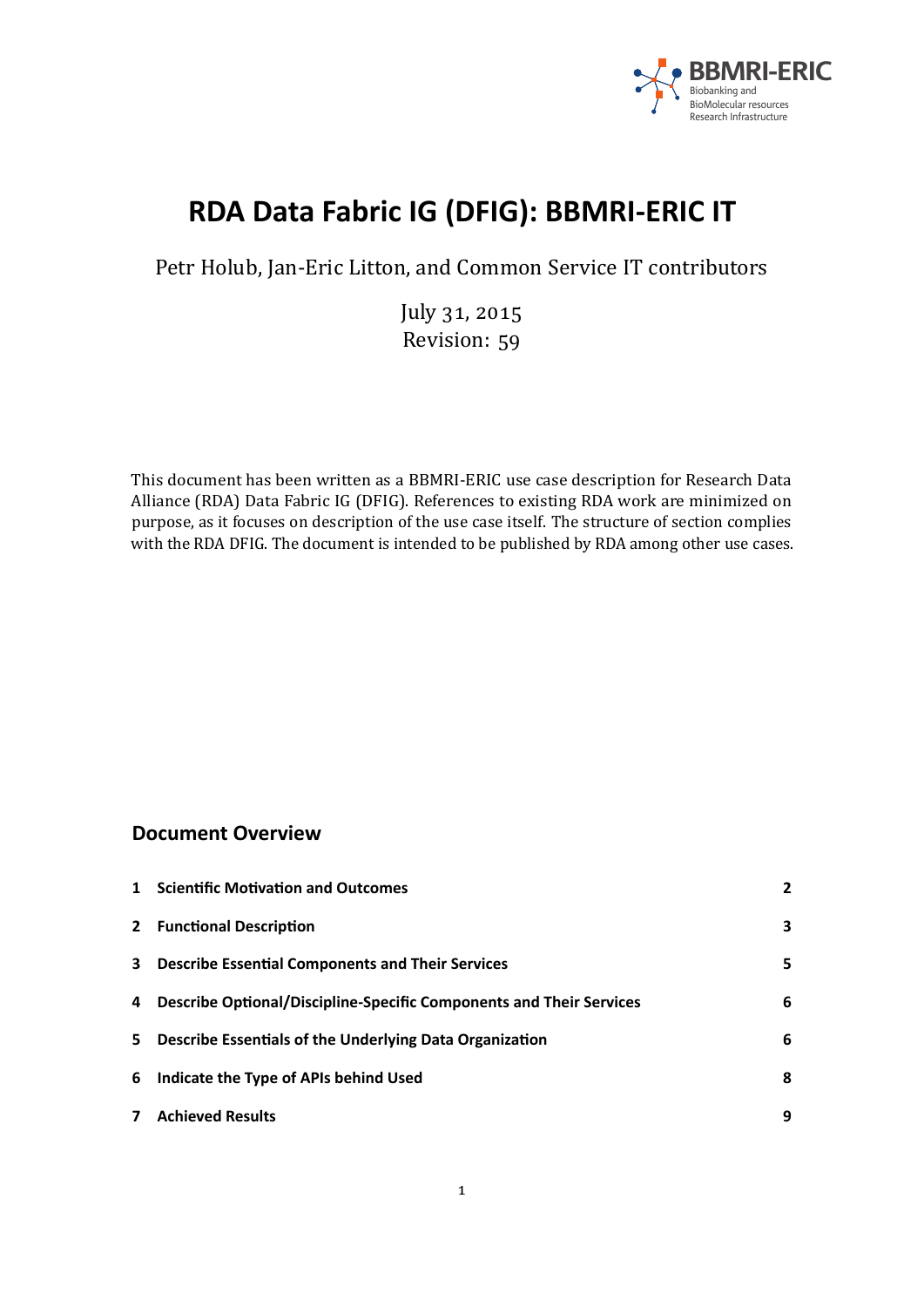## <span id="page-1-0"></span>**1 Scientific Motivation and Outcomes**

Biobanks have become a major source of biosamples as well as data for the biomedical and bioinformatics research. Data collection, harmonization and processing has been part of the biobanks since their inception, as biosamples without the data is of little use. The data collection started with the phenotype, clinical, and lifestyle data (with focus on speciic data types given by the type of the biobanks, such as population biobanks or clinical biobanks). Unprecedented growth of omics data generation in recent 15 years have brought biobanks into the domain of big data, processing and storing genomics, proteomics, metabolomics and other types of data.

After about ten years of preparations, BBMRI-ERIC as become one of the first European Research Infrastructure Consortia, with the mission of providing high-quality samples, data, and biomolecular resources from biobanks to support healthcare advancement in Europe and beyond. The major goals of BBMRI-ERIC are:

- to *increase use of material and data* stored in European biobanks, while adhering to strong *privacy protection* of patients and donors contributing the material and data,
- to *improve quality and traceability* of the material and data in European biobanks, referring to the infamous recent publications demonstrating that large portions of biomedical reasearch are not reproducible  $[1, 2, 3, 4, 5]$  and this has been even demonstrated specifically for the process of generating data from samples [6],
- to *improve data harmonization* and contribute to the standardization processes,
- to *contribute to the ethical, legal, and social issues*, with particular focus on cross-border exchanges of human biological resources and data attached for research use.

Although biomedical, bioinformatics researchers (coming from both academia and industry), and biobankers are mostly seen as the primary users of BBMRI-ERIC, other users are also embraced and supported, such as patients/donors and their organizations, data protection agencies and research funding agencies are also part of the target users. Furthermore, even for the researchers, the use cases go beyond well-known sample/data request use case: recent investigations by BBMRI.uk<sup>1</sup> have shown that sample/data storage and curation requests may be as frequent, and industry is speciically known for joint prospective studies with biobanks instead of requesting existing samples<sup>2</sup>.

The IT infrastructure of BBMRI-ERIC will be developed and opearated using Common Service IT instrument, to which all the full-member countries of BBMRI-ERIC contribute. It follows up on experience from the BBMRI Preparatory Phase<sup>3</sup> as well as collaboration within

<sup>&</sup>lt;sup>1</sup>Results have not been published yet.

<sup>&</sup>lt;sup>2</sup>The reasons for this range from the informed consent signed by the patients/donors to tighter control over the sample collection/processing/storage requirements.

<sup>&</sup>lt;sup>3</sup>Material from BBMRI Preparatory Phase can be found at <http://bbmri-eric.eu/reports>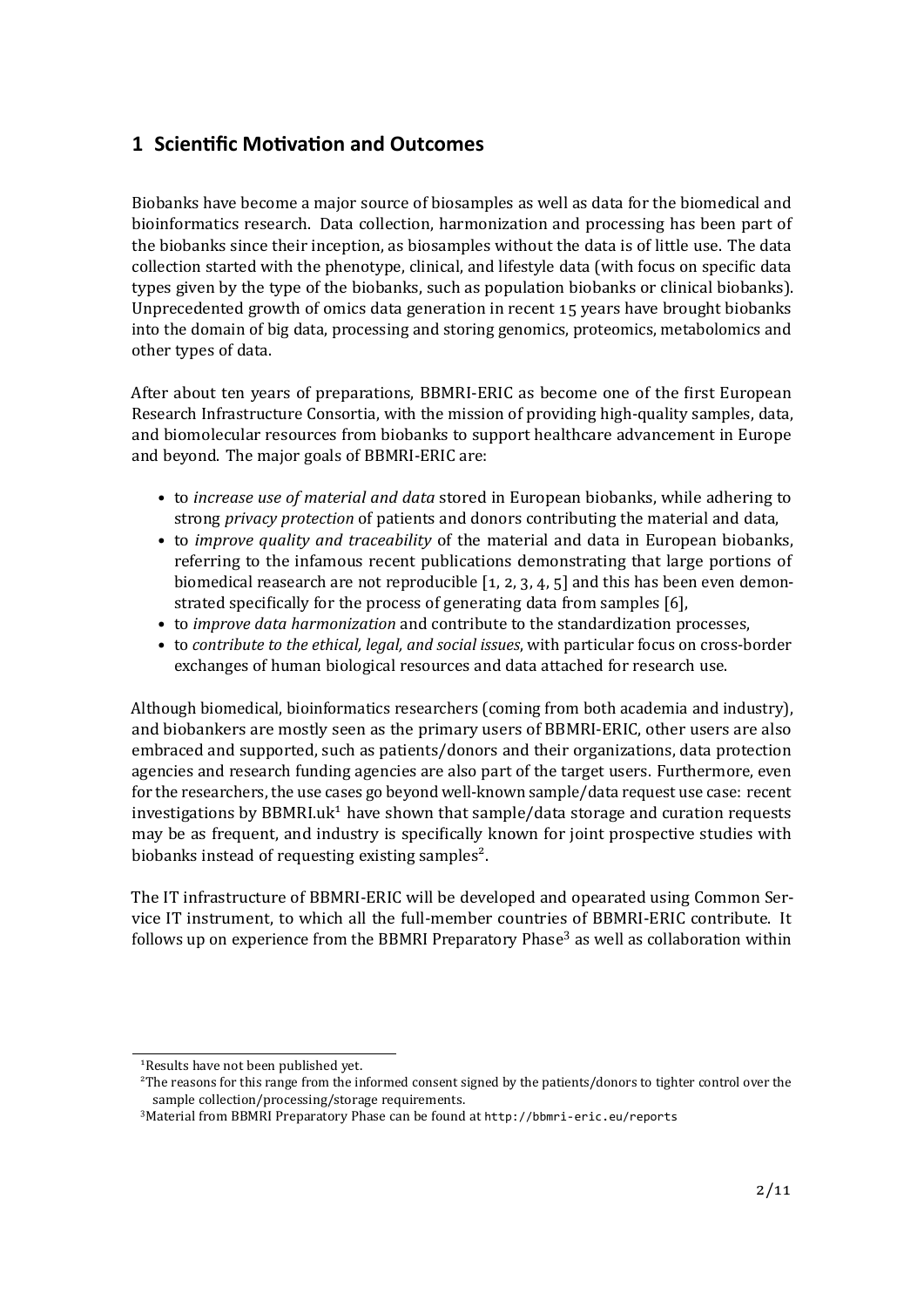other projects in the BBMRI ecosystem, such as BBMRI-LPC<sup>4</sup>, BioSHaRE<sup>5</sup>, BioMedBridges<sup>6</sup>, or BiobankCloud<sup>7</sup>.

# <span id="page-2-0"></span>**2 Func琀onal Descrip琀on**

BBMRI-ERIC relies on a component-based software stack with well-defined components of reasonable size (preferably not excessively large), interconnected using well-deined and well-documented APIs. The component diagram is shown in Figure 1 and the components are described in further detail in Sections 3 and 4. Architecture of the system is fully distributed, following distributed architecture of BBMRI-ERIC itself, where it is called "hub and spokes" with central level, national nodes level, and individual biobanks level. This architecture is applied to all the aspects including the long-term data storage and curation, querying data, migration of computations to data, etc. The architecture, however, must support temporary data caching for performance reasons. From this perspective, BBMRI-ERIC has no ambition to setup large central storage facilities, although some members or speciic BBMRI-ERIC-related projects may opt for aggregation of data into highly secure storage systems.



<span id="page-2-1"></span>Figure 1: Software stack of BBMRI-ERIC IT system. Orange components are assumed to be build by BBMRI-ERIC, blue components are expected from other e-Infrastructures. Orange-blue components are assumed to be developed jointly with other e-Infrastructures.

From the data exchange perspective, BBMRI-ERIC is committed to FAIR principles<sup>8</sup> (Findable, Accessible, Interoperable, Reusable), with accessibility the limited by privacy protection of

<sup>͢</sup> <http://www.bbmri-lpc.org/>

<sup>ͣ</sup> <https://www.bioshare.eu/>

 $^6$ <http://www.biomedbridges.eu/>

<sup>ͥ</sup>http://www.biobankcloud.com/

<sup>ͦ</sup>Data FAIRport, <http://datafairport.org/>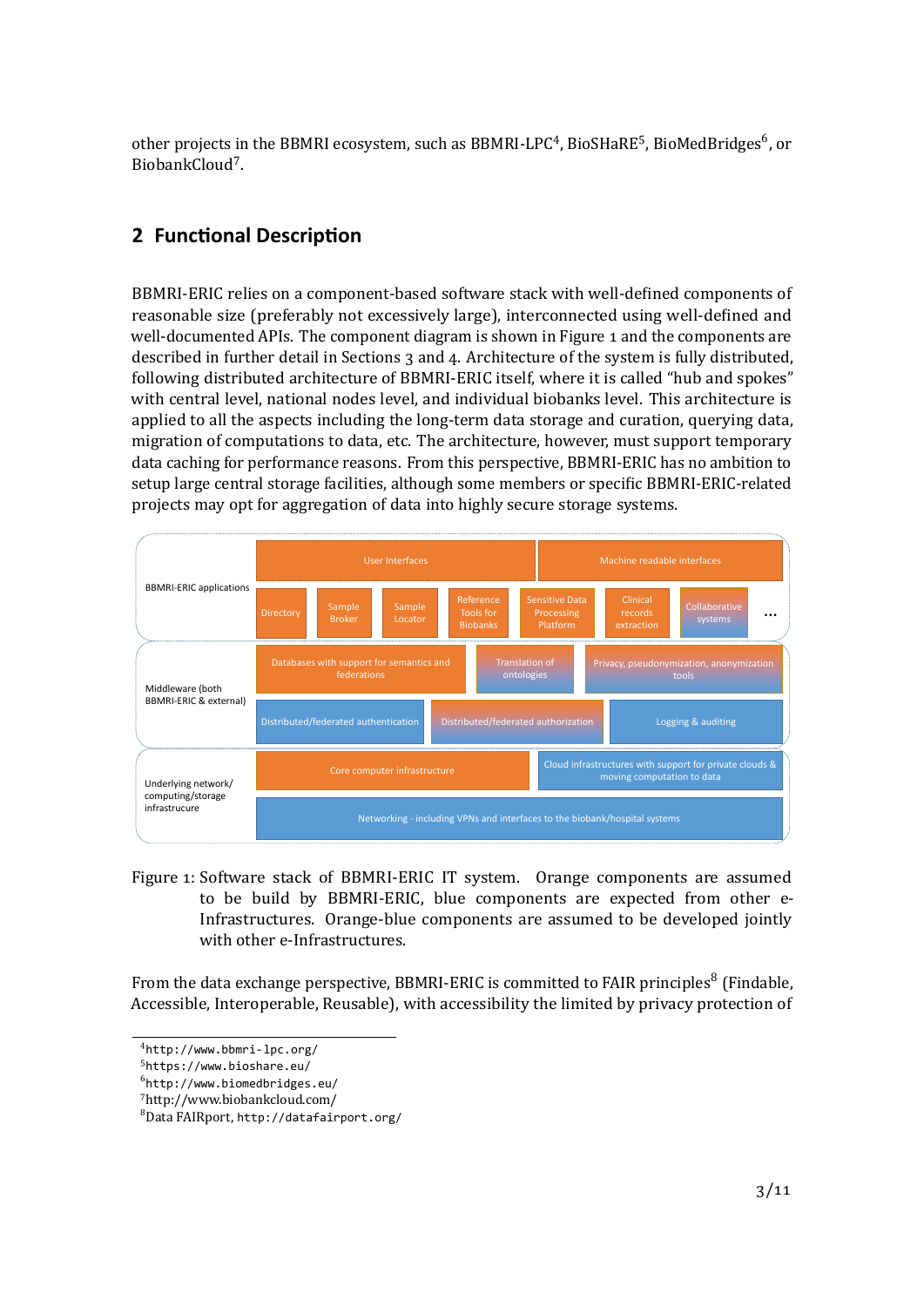patients and donors given the nature of data in BBMRI-ERIC infrastructure. This implies that access is only provided to the authorized people, i.e., typically researchers who work on ethically approved research projects.

First step toward these goals is identifiability and traceability, which requires identifiers with time-stamping support for both data and samples, as well as ability to identify subsets generated by queries on data in speciic time. This is well aligned with one of the major lines of RDA focus.

Typical workflow for the user starts with authenticated user<sup>9</sup> searching for the samples and/or data, or trying to identify biobanks to start collaboration with (see the Directory and Sample Broker/Locator components described in Section [͡\)](#page-4-0). Before accessing samples and/or actual data, the user must submit a project that undergoes ethical evaluation, and only users with approved projects may be allowed any further. The users then request the samples and/or data and negotiates with biobankers. At this step, the user's request may still be rejected for several reasons: the samples or data may not be it for the intended purposes, the sample may be reserved for another project with higher priority or for another purpose (e.g., biobanks make certain samples reserved for quality management purposes including veriication of previous experiments in case of dispute). Once user's request is approved, the user signs Material Transfer Agreement (MTA) and the sample/data is given to the user.

When processing data, the sensitive nature of the data may require that raw data never leaves biobank and only the aggregate anonymized data is sent out, as has been previously described and demonstrated, e.g., using DataSHIELD<sup>10</sup> [7, 8, 9]. Both size of the data and its nature will be helped by the moving computations to data paradigm that has been promoted in last 10 years and that has been strongly pushed forward by the availability of clouds that can be deployed also within the perimeter of a biobank; use of private clouds for processing of biobank data has been developed and demonstrated by the BiobankCloud project<sup>11</sup>. An extended version of this scenario is targeted by the Sensitive Data Processing Platform component in the software stack diagram.

Another speciic aspect of BBMRI-ERIC infrastructure is the heterogeniety of data that are coming into the biobanks and that need to be harmonized into consistent data sets. Therefore BBMRI-ERIC works with the federated databases with semantic data support (triple store systems) and translation of ontologies, which has been being worked upon, e.g., in the BioMedBridges project<sup>12</sup>. Specific issue for the clinical biobanks is the unstructure clinical records that are on one hand one of the most valuable sources of information, but on the other hand that in many cases require reliable extraction from unstructured records written in the natural language.

<sup>ͧ</sup> Strong authentication is needed, preferably multi-factor, because of the privacy and security aspects. ͟͞<http://www.p3g.org/biobank-toolkit/datashaper>

<sup>͟͟</sup>http://www.biobankcloud.com/

<sup>͟͠</sup><http://www.biomedbridges.eu/>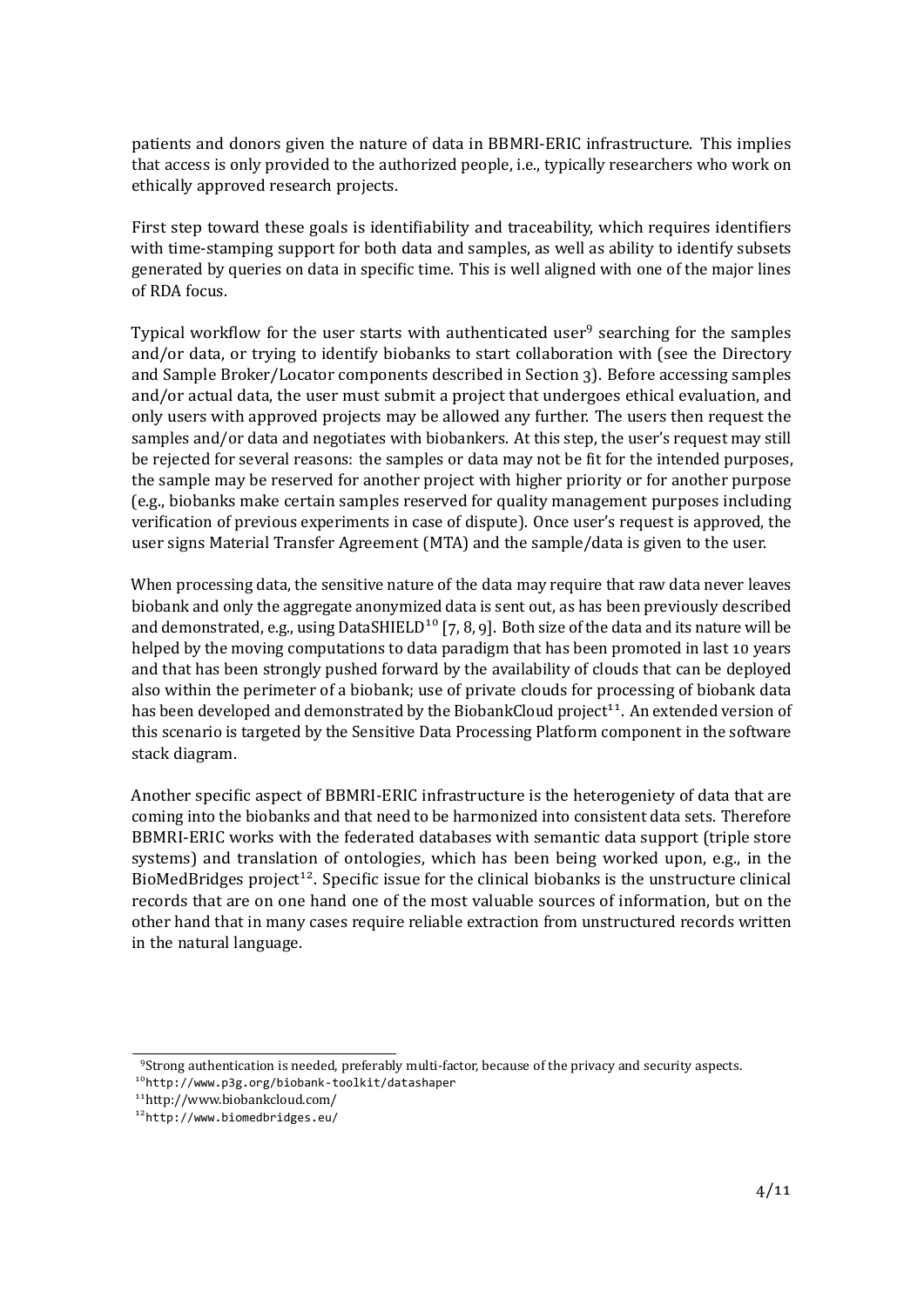## <span id="page-4-0"></span>**3 Describe Essen琀al Components and Their Services**

- **BBMRI-ERIC Directory** A distributed tool to provide highly aggregated information about biobanks, biobank networks, sample and data collections, and studies. This tool is primarily intended for the researchers to identify biobanks that might potentially have samples/data of their interest. The data is typically collected from the local biobanks via national nodes to the central level of BBMRI-ERIC, while national nodes utilize this structure to also run their national directories. This tool is used to assign identifiers to all the entities (biobanks, biobank networks, sample and data collections, studies), which can be further used not only for reproducibility and traceability, but also to assess their impact<sup>13</sup>.
- **Sample Broker** This tool is intended for the researchers who already have their research intent/project and need samples or data to implement it. Inquiries by the researchers for the samples often span multiple biobanks and they are subject to iterative reinement. As a part of this process, the biobankers must understand various aspects of the expected methods to be used in the planned research, in order to evaluate whether their samples are it for the particular purpose (e.g., analytical method). This is by its nature a M:N communication between researchers and biobankers, generating large overhead that can be simpliied by employing eficient tools for group communication.
- **Sample Locator** If there were no privacy concerns (e.g., in case of non-human biosamples), the researchers could easily look up individual samples of their interest based on parametric search. For BBMRI-ERIC, the situation is, however, more complicated because and various strategies related to differential privacy  $[12, 13, 14]$  need to be in place. Approaches such as *k*-anonymity, *l*-diversity, and *t*-closeness together with generalization and suppression may result in substantial "hidden black matter" because in practice the high-dimensional data is sparse  $[15]$ . An alternative solution to avoid too much supression is by reducing dimensionality, which may in turn result in users being unable to ask as speciic queries as they need. Another aspect is competing interests of biobankers and researchers, which results in biobankers being reluctant to put all of their samples into a system that can identify individual samples. Despite the fact that only subset of samples and data is assumed to be available through this tool, it will still be part of the overall system because of its unique capability to support generation of novel research ideas.
- **Ontology Translation Service** With distributed nature of BBMRI-ERIC, the data come in many different ontologies even in a single domain<sup>15</sup>. As data harmonization and ontology translation is an extremely important service for many other tools, we deine it as a separate component with well-deined interface to be incorporated into other applications.

 $^{13}$ See, e.g., BioResource Impact Factor (BRIF) $^{14}$  [10, 11].

<sup>&</sup>lt;sup>15</sup>A nice illustration is simple diagnosis coding, where not all the European countries use standard ICD-10 system and some use nationally customized variants of it of or customized variants of SNOMED CT.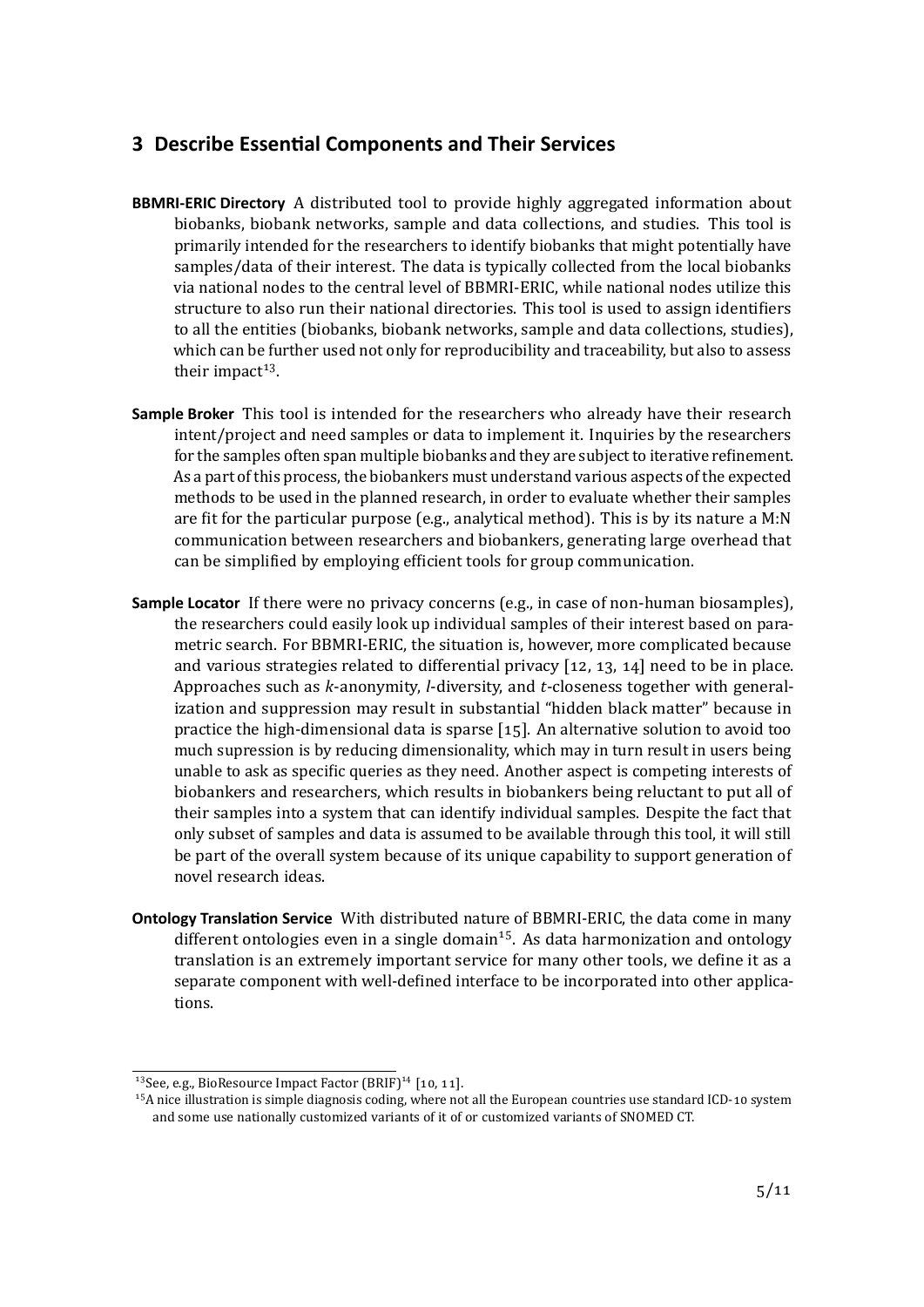Sensitive Data Processing and Sharing Platform This component is composed of two parts: one is the private cloud-based tools for biobanks and the other is a platform where sensitive data can be collected and shared, such as  $\text{TSD}^{\text{16}}$  or MOSLER<sup>17</sup>.

# <span id="page-5-0"></span>**4 Describe Op琀onal/Discipline-Specific Components and Their Services**

- **Clinical Records Extrac琀on** Clinical records are valuable source of information especially for the clinical biobanks, which take biosamples from the clinical practice. Typical clinical records, however, contain only limited structured information and large portions are written as free text in natural language, often with some particular domain specifics. In many cases, there is further complication for the biobanks that they are detached from the hospital information systems and may not access this data online. While very important and characteristic for BBMRI-ERIC, reliable extraction from the unstructured clinical records is still an open basic research problem to a large extent and therefore it is in the optional components list.
- **Reference Tools for Na琀onal Nodes and Biobanks** Because biobanks and BBMRI-ERIC national nodes have often very limited IT personnel capacity, BBMRI-ERIC is committed to provide reference tools for both of these levels. These tools are assumed to be distributed either as software packages or even as pre-installed and mostly pre-conigured virtual machines.

An important aspect of the reference tools will be documentation of APIs and ile formats used for the data exchange, as biobanks and national nodes will be free to replace any of the components of the reference toolset by the tools of their preference, only retaining the API interoperability.

# <span id="page-5-1"></span>**5** Describe Essentials of the Underlying Data Organization

The schema below tries to provide an overview of data organization. Please note there are two major types of biobanks that differ in how they store and access data in most cases: (a) population biobanks, which typically store all the relevant data inside the biobank together with the biosamples, (b) clinical biobanks, which rely on their connection to the clinical source of biosamples/data (hospital or other healthcare provider) and which typically need to query that source for more detailed data beyond very basic data structure that is transferred initially together with the biosample.

### <span id="page-5-2"></span>(͟) **Data stored inside a biobank.**

This is data that is stored within physical or at least logical perimeter of the biobank. Typically comprises several subtypes:

 $16$ <https://www.uio.no/tjenester/it/forskning/sensitiv/>

<sup>17</sup>[https://wiki.bils.se/wiki/Mosler\\_user\\_documentation](https://wiki.bils.se/wiki/Mosler_user_documentation)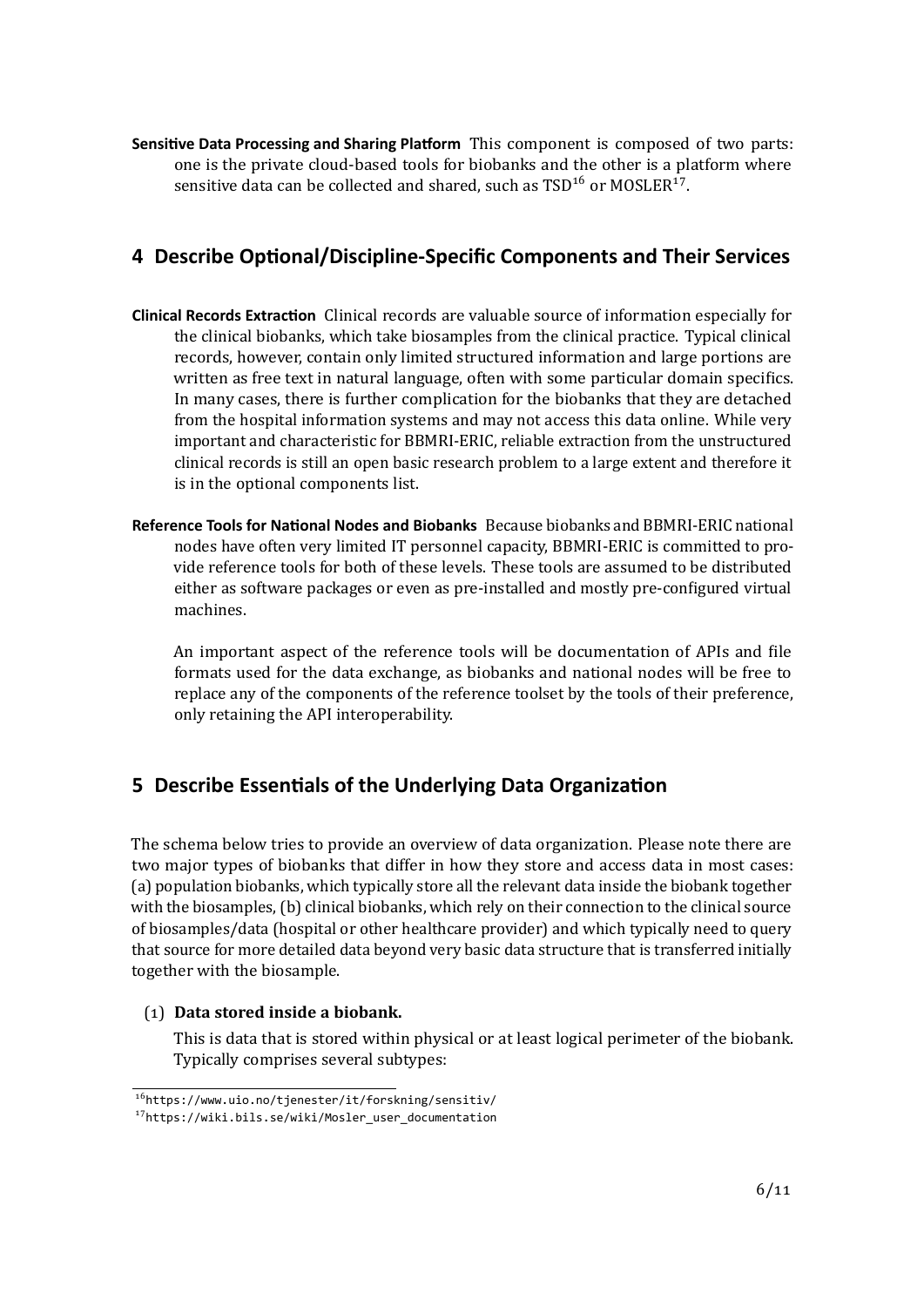#### (͠a) **Data generated inside a biobank.**

Typically operational data related to the biosamples, such as their position in storage systems. In some cases, biobanks also perform further biosample analysis on their own, such as sequencing.

*Example data:* location information of biosamples (in storage system).

#### <span id="page-6-0"></span>(2b) **Data received together with the biosample and stored in a biobank.**

This is the data the comes into the biobank as a part of ingestion of the biosample into the biobank storage system. For clinical biobanks, it may consist of a subset of structured clinical data, while for population biobanks it may contain complete data set collected in the research/study about the donor.

*Example data:* (a) description of the sample (information on how and when the sample was taken and processed), (b) excerpt of structured patient's clinical data (pre-approved structure – typical for the clinical biobanks), (c) donor-related information related to the purpose of the research or biobank, such as life-style data, phenotype data, etc. (typical for the population biobanks).

#### (͡c) **Data generated outside biobank and stored in a biobank.**

*Example data:* omics data generated by a user of a biobank, which is returned back to the biobank.

#### (͠) **Data used by biobanks but stored outside the biobank.**

This category is typical for clinical biobanks detached from the hospital on technical or administrative basis<sup>18</sup>. For any data access that is not part of the initial data transfer with the biosample (Item  $(2b)$ ), the biobank needs to apply for the data to the hospital information system managers.

*Example data:* clinical records of patients.

#### (͡) **Data stored at national level.**

Amount and types of the data stored on this level varies largely based on the type of the national node. Typically consists of administrative/operational data and data linking to the biobanks. For some (typically smaller) national nodes, it may also store some data on behalf of the biobanks.

*Example data:* (a) Lists of interfaces to the biobanks, (b) authorization data for the services on the national level, (c) access/usage logs, (d) data query caches, (e) registry data on behalf of biobanks (if there is no on-line interface for the biobank).

#### <span id="page-6-1"></span>(͢) **Data stored at central BBMRI-ERIC level.**

This typically consists of administrative/operational data and data linking national nodes to the central BBMRI-ERIC level. BBMRI-ERIC intentionally avoid storing any privacy-sensitive data on the central level.

*Example data:* (a) Lists of interfaces to the national node services and service discovery, (b) authorization data for the services on the central BBMRI-ERIC level, (c) access/usage logs, (d) data query caches.

<span id="page-6-2"></span> $18$ This happens often that biobanks are considered research instructures and as a part of their institutionalization, they become detached from the clinical network in the hospital and from the hospital information systems, even though they may still reside in the same hospital premise.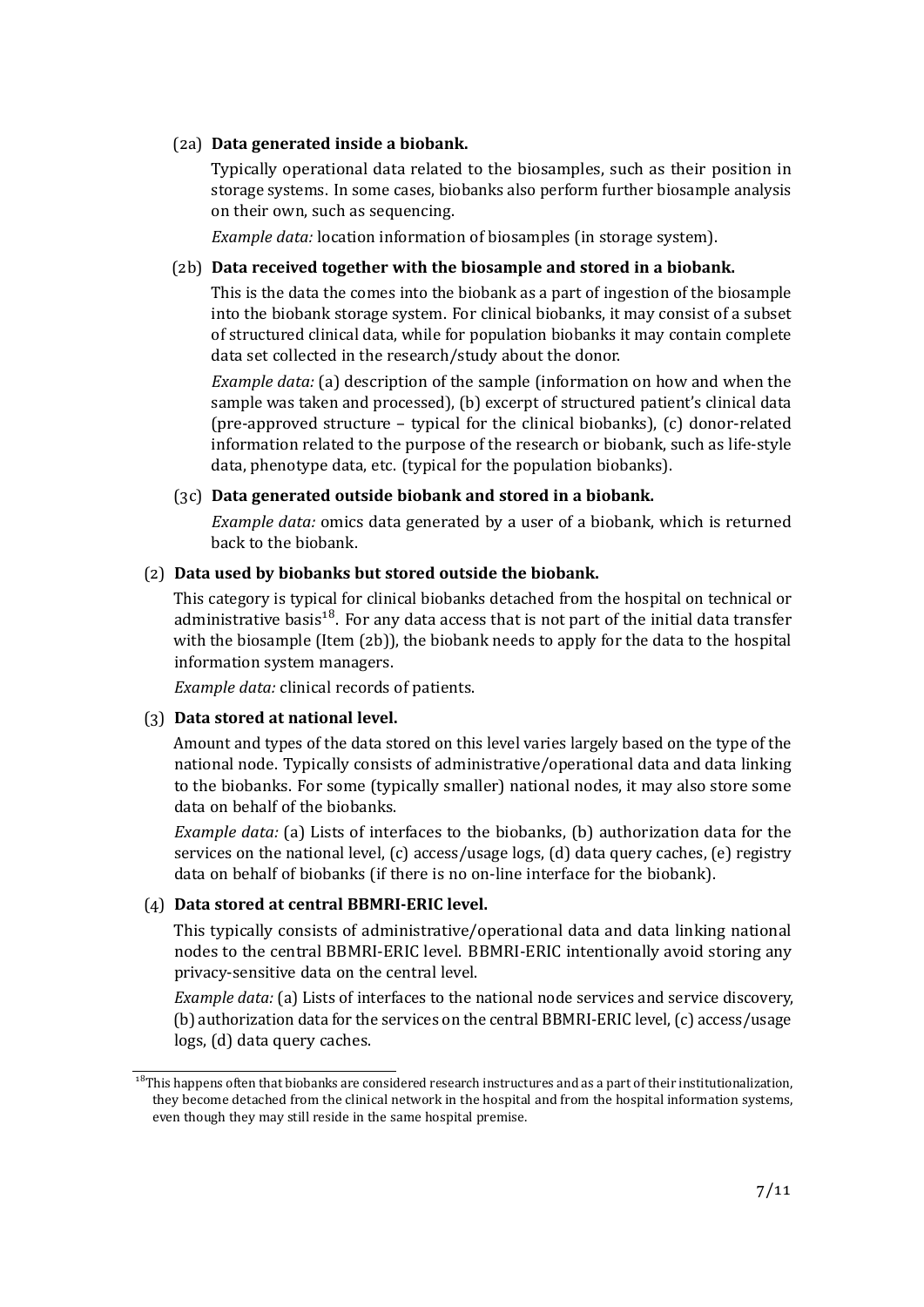#### (ͣ) **Data stored outside of EU.**

This data may consist of any of the previously described data types (Items  $(1)-(4)$ ), but regulations of other countries as well as European Union apply, if integrated into BBMRI-ERIC.

As one can see from the list above, BBMRI-ERIC features fully federated distributed architecture with distributed databases in autonomous organizations and organizational units (working under same umbrella of BBMRI-ERIC allowing for the federated operations) and distributed querying.

Data life cycle and traceability. An important aspect for traceability is data modifications/updates, which are an inherent part of the data life cycle in the BBMRI-ERIC ecosystem. This aspect is particularly critical for the clinical biobanks, where the data coming from the clinical practice may come in largely varying quality and may require several rounds of reinement before they become usable for further research. The issue of data improvements and ixes should not be underestimated, however, even for other types of biobanks. The primary data can be only edited on the level where they are stored, see the Items  $(1)$ – $(5)$ . All the changes must result in a traceable and identifiable changes that can be used, e.g., in the provenance graphs  $[16, 17]$ .

# <span id="page-7-0"></span>**6 Indicate the Type of APIs behind Used**

The most common interfaces in the BBMRI-ERIC community are REST interfaces. For linked data, JSON-LD and less frequently RDF is being used with Virtuoso<sup>19</sup> used as triple store database.

Other interfaces are used as appropriate for given applications. For example Directory 1.0 relies on hierarchy of LDAP servers (national nodes can run their own LDAP servers, or can upload LDIF/JSON data directly to the central server) and LDIF data format for distributed data queries and JSON translators are available in/out for the LDAP.

When dealing with the clinical data, hospital information systems rely on HL7 (Health Level  $7^{20}$ as well as custom interfaces. Data often utilize PACS formats (if relevant for given data type, e.g., imaging). There is ongoing work on harmonization of Electronic Health Records (EHR) within HL $\frac{7}{10}$  called Fast Healthcare Interoperability Resources (FHIR)<sup>21</sup>, which in turn relies again on REST.

National nodes and local biobanks run variety of systems and APIs and it is one of the major goals of BBMRI-ERIC to simplify the situation by providing reference tools for the national nodes and biobanks.

<sup>ͧ͟</sup><http://virtuoso.openlinksw.com/>

<sup>͠͞</sup><http://www.hl7.org/>

<sup>&</sup>lt;sup>21</sup>Pronounced "fire", <http://hl7.org/implement/standards/fhir/>.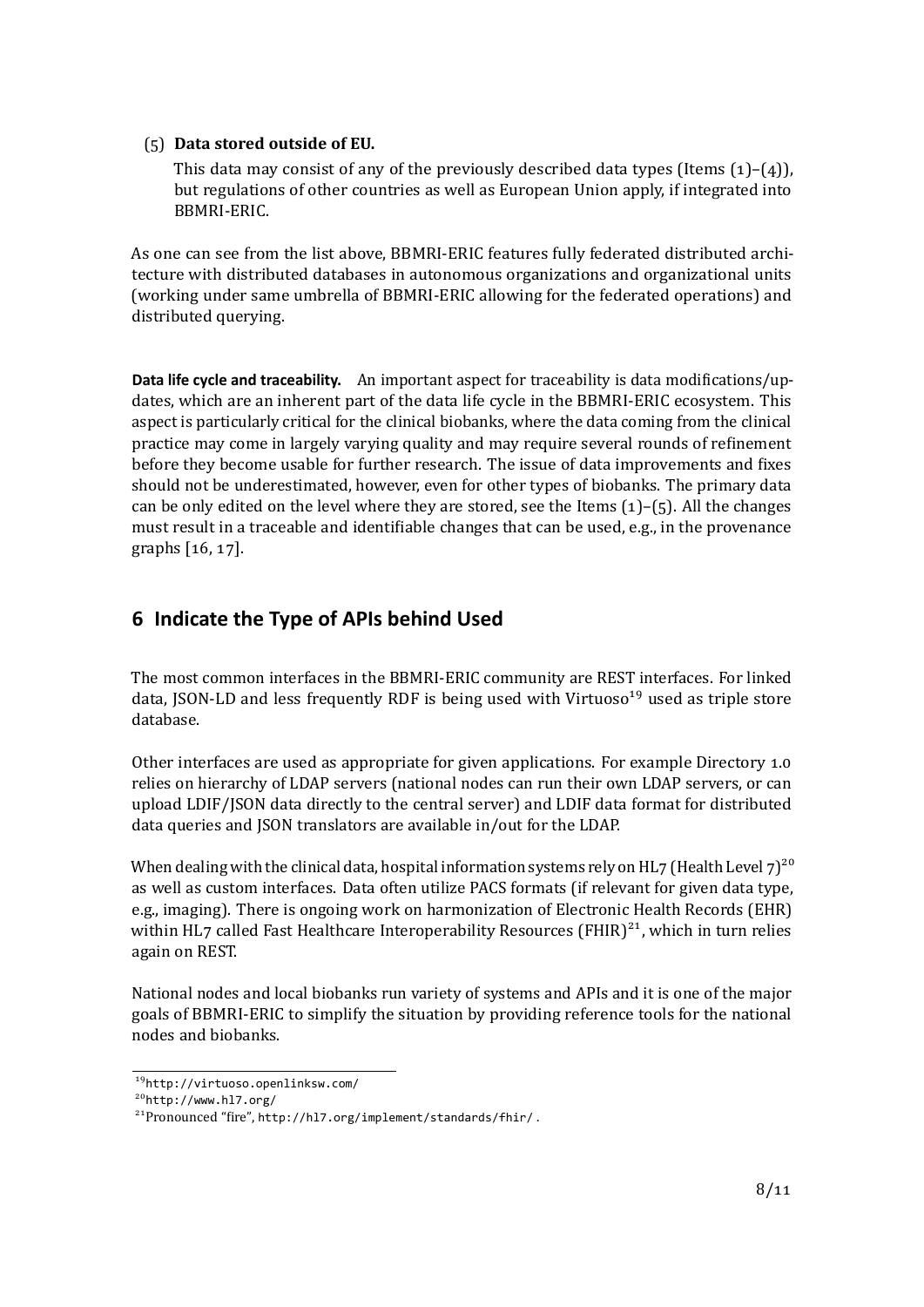As a part of the efforts to improve quality and interoperability of APIs and data formats, BBMRI-ERIC actively participates in ISO TC  $276^{22}$  Working Group  $\frac{1}{5}$  (WG $\frac{1}{5}$ ) "Data processing and integration", which aims at (a) definition of data and model formats and their interfaces; (b) definition of metadata and relations of data and models; (c) quality management of processed data and models. In order to provide consistent input, BBMRI-ERIC also participates in ISO TC 276 WG1 (terminology) and WG2 (biobanking).

## <span id="page-8-0"></span>**7 Achieved Results**

At the time of writing, BBMRI-ERIC is running collaborative tools to support interaction of its community, released Directory 1.0 covering more than 500 biobanks and standalone collections with overall estimated size between  $34,000,000$  and  $46,000,000$  samples<sup>23</sup> and Common Service IT is under setup process with expected start in Fall 2015. National nodes are running their own infrastructures of highly varying extent and quality, as do also local biobanks. BBMRI-ERIC also benefits from other related activities such as operation Catalogue of BBMRI-LPC providing data warehouse capabilities.

<sup>&</sup>lt;sup>22</sup>[http://www.iso.org/iso/home/standards\\_development/list\\_of\\_iso\\_technical\\_committees/iso\\_](http://www.iso.org/iso/home/standards_development/list_of_iso_technical_committees/iso_technical_committee.htm?commid=4514241) [technical\\_committee.htm?commid=4514241](http://www.iso.org/iso/home/standards_development/list_of_iso_technical_committees/iso_technical_committee.htm?commid=4514241)

<sup>&</sup>lt;sup>23</sup>Only an order of magnitude of biobanks and standalone collections has been collected for the first release of Directory (1.0), in order to avoid frequent data updates on the biobankers side, as for many biobanks the amount of samples is constantly changing and there is so far no automatic link between the biobank and the national/central levels of the Directory.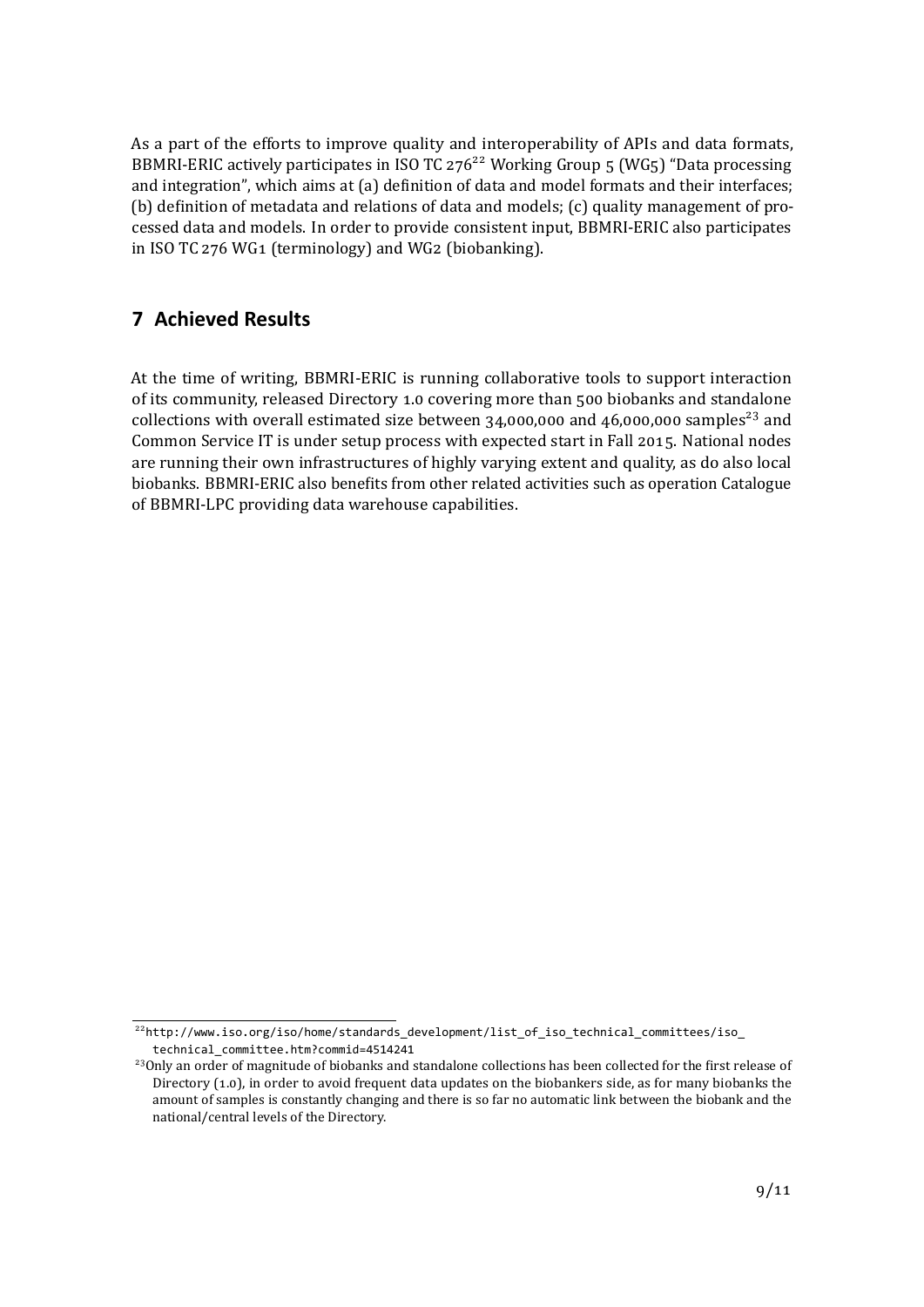## **References**

- <span id="page-9-0"></span>[1] John PA Ioannidis, David B Allison, Catherine A Ball, Issa Coulibaly, Xiangqin Cui, Aedín C Culhane, Mario Falchi, Cesare Furlanello, Laurence Game, Giuseppe Jurman, et al. Repeatability of published microarray gene expression analyses. *Nature genetics*,  $41(2):149-155, 2009.$
- <span id="page-9-1"></span>[2] Florian Prinz, Thomas Schlange, and Khusru Asadullah. Believe it or not: how much can we rely on published data on potential drug targets? *Nature reviews Drug discovery*,  $10(9)$ :712, 2011.
- <span id="page-9-2"></span>[3] C Glenn Begley and Lee M Ellis. Drug development: Raise standards for preclinical cancer research. *Nature*,  $483(7391):531-533$ , 2012.
- <span id="page-9-3"></span>[4] Mina Bissell. Reproducibility: The risks of the replication drive. *Nature*, 503:333-334. 2013.
- <span id="page-9-5"></span><span id="page-9-4"></span>[5] Sean J Morrison. Time to do something about reproducibility. *eLife*, 3:e03981, 2014.
- [6] Peter AC't Hoen, Marc R Friedländer, Jonas Almlöf, Michael Sammeth, Irina Pulyakhina, Seyed Yahya Anvar, Jeroen FJ Laros, Henk PJ Buermans, Olof Karlberg, Mathias Brännvall, et al. Reproducibility of high-throughput mRNA and small RNA sequencing across laboratories. *Nature biotechnology*, 31(11):1015-1022, 2013.
- <span id="page-9-6"></span>[7] Michael Wolfson, Susan E Wallace, Nicholas Masca, Geoff Rowe, Nuala A Sheehan, Vincent Ferretti, Philippe LaFlamme, Martin D Tobin, John Macleod, Julian Little, et al. Datashield: resolving a conflict in contemporary bioscience—performing a pooled analysis of individual-level data without sharing the data. *International journal of epidemiology*, page dyq111, 2010.
- <span id="page-9-7"></span>[8] EM Jones, NA Sheehan, N Masca, SE Wallace, MJ Murtagh, and PR Burton. Datashieldshared individual-level analysis without sharing the data: a biostatistical perspective. *Norsk epidemiologi*, 21(2), 2012.
- <span id="page-9-8"></span>[9] Amadou Gaye, Yannick Marcon, Julia Isaeva, Philippe LaFlamme, Andrew Turner, Elinor M Jones, Joel Minion, Andrew W Boyd, Christopher J Newby, Marja-Liisa Nuotio, et al. Datashield: taking the analysis to the data, not the data to the analysis. *International journal of epidemiology*, 43(6):1929-1944, 2014.
- <span id="page-9-9"></span>[10] Anne Cambon-Thomsen, Gudmundur A Thorisson, Laurence Mabile, Sandrine Andrieu, Gabrielle Bertier, Martin Boeckhout, Jane Carpenter, Georges Dagher, Raymond Dalgleish, Mylène Deschênes, et al. The role of a bioresource research impact factor as an incentive to share human bioresources. *Nature Genetics*, 43(6):503-504, 2011.
- <span id="page-9-10"></span>[11] Laurence Mabile, Raymond Dalgleish, Gudmundur A Thorisson, Mylène Deschênes, Robert Hewitt, Jane Carpenter, Elena Bravo, Mirella Filocamo, Pierre Antoine Gourraud,